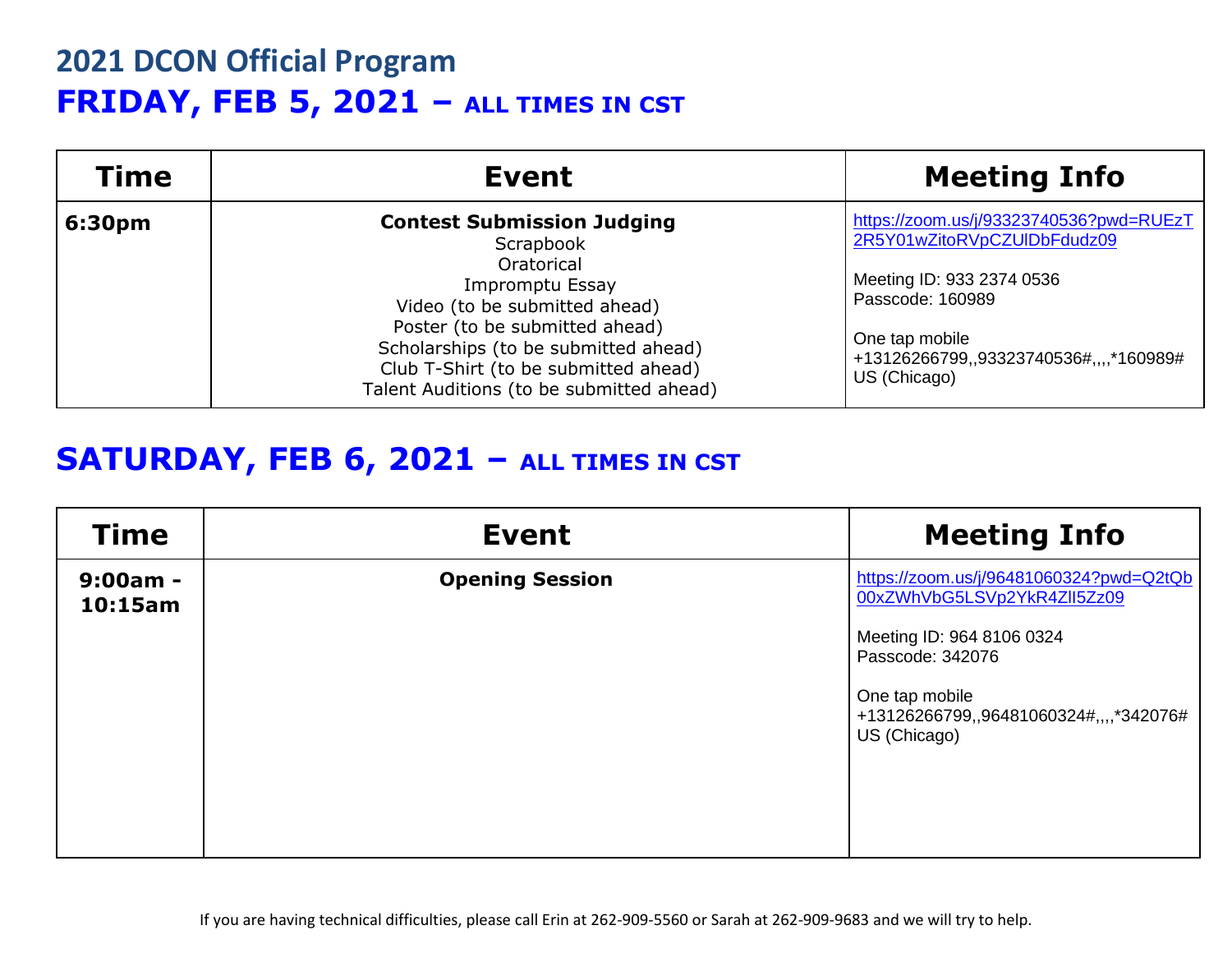| <b>Time</b>          | <b>Event</b>                                                                                                                                                                                                                                                                                                                                                                                                                                                                                                                                                                                            | <b>Meeting Info</b>                                                                                                   |
|----------------------|---------------------------------------------------------------------------------------------------------------------------------------------------------------------------------------------------------------------------------------------------------------------------------------------------------------------------------------------------------------------------------------------------------------------------------------------------------------------------------------------------------------------------------------------------------------------------------------------------------|-----------------------------------------------------------------------------------------------------------------------|
| 10:30am -<br>11:15am | <b>Workshop Session I</b>                                                                                                                                                                                                                                                                                                                                                                                                                                                                                                                                                                               | Please use the individual links below                                                                                 |
|                      | Key Club 101: The 5 Rings of Leadership<br>This workshop will cover the basics of Key Club. Join us for a deep dive into<br>what we do as an organization as well as challenge your knowledge by going<br>for the gold in our Kahoot! We will discuss the 5 "rings" of leadership in Key<br>Club, how we are affiliated with other organizations within our organization,<br>what we do, our global impact, and our goals as an organization.<br>General<br>LTGs<br><b>International</b><br><b>Members</b><br>board<br><b>Club</b><br><b>District</b><br><b>Officers</b><br>board                       | meet.google.com/shc-xdnw-hks<br>Meeting Code: shc-xdnw-hks                                                            |
|                      | <b>President/Vice President</b><br>Were you just elected as President or Vice President or interested in running for<br>either position soon? If so, then welcome to the President and Vice President<br>workshop! This workshop will lay out your duties as a President or Vice<br>President, as well as give advice on how to execute these tasks. Expect advice<br>from past Presidents and Vice Presidents, and ideas for making your club the<br>most efficient and effective it can be. Please come with questions for the<br>presenters and be open for some conversation. Thank you for coming! | https://meet.google.com/osn-mgru-znb<br>Meeting Link: osn-mgru-znb                                                    |
|                      | <b>Secretary/Treasurer</b><br>This workshop focuses on the duties that club secretaries and club treasurers<br>are responsible for on a day-to-day and long-term basis. The discussion is open<br>to both current club officers and club members interested in becoming<br>secretary or treasurer.                                                                                                                                                                                                                                                                                                      | https://zoom.us/j/6529057387?pwd=MEIzU<br>EsrbVYvbXpnaDdEU3I4ZmNFQT09<br>Meeting ID: 652 905 7387<br>Passcode: 407820 |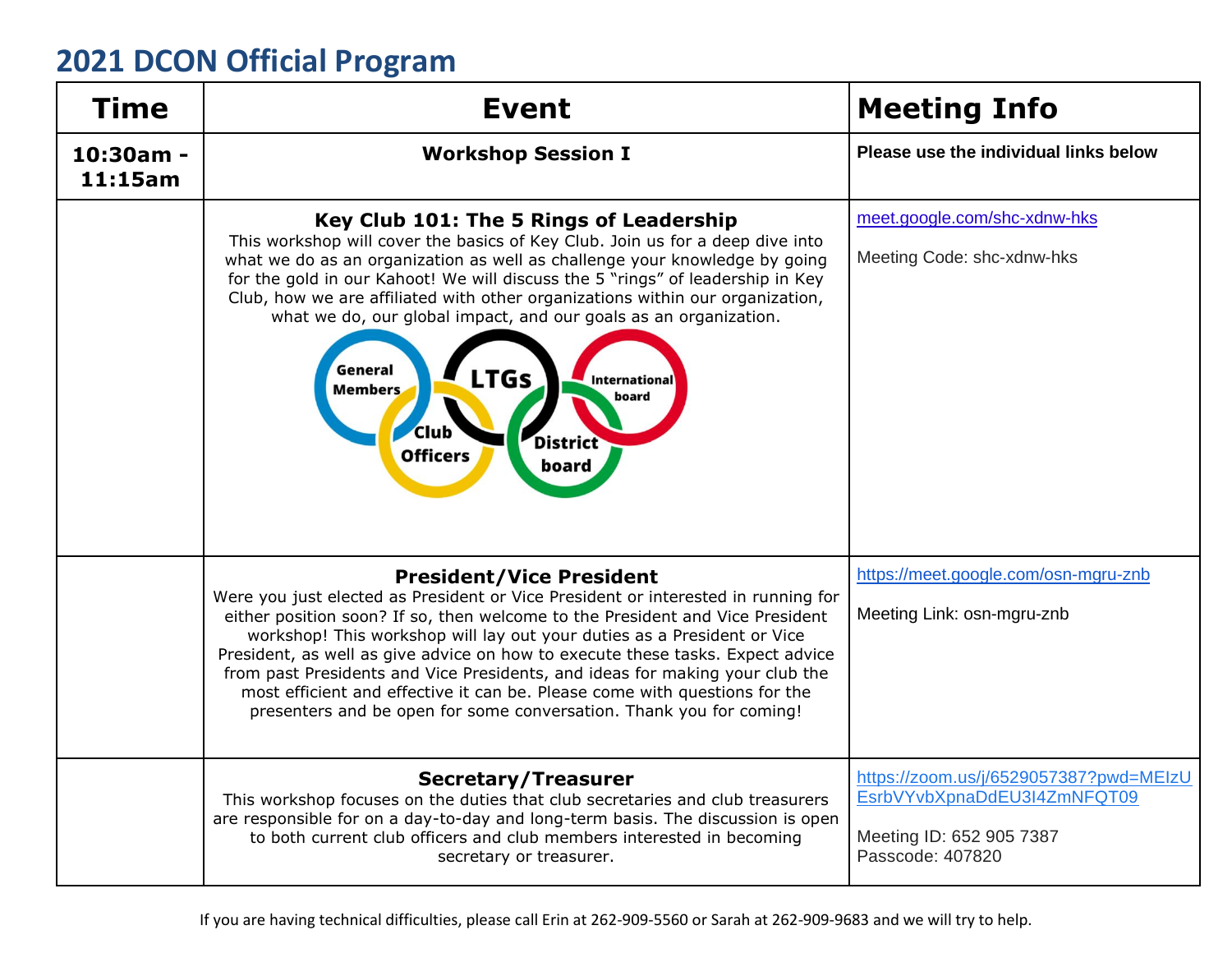|                                 | <b>Bulletin Editor/Webmaster</b><br>As we are closing out our term this year and the lower classmen are getting<br>ready for a new term, this workshop will teach you how to prepare for your<br>upcoming service year as Bulletin Editor and/or Webmaster. This workshop<br>includes tools on how to set up your newsletters and websites, what to include<br>in them, and what your responsibilities are as these roles. | https://meet.google.com/qxg-hrey-qnv<br>Meeting Code: qxg-hrey-qnv                                                           |
|---------------------------------|----------------------------------------------------------------------------------------------------------------------------------------------------------------------------------------------------------------------------------------------------------------------------------------------------------------------------------------------------------------------------------------------------------------------------|------------------------------------------------------------------------------------------------------------------------------|
|                                 | <b>Advisors</b><br>Open forum discussion for advisors with the district administrators.                                                                                                                                                                                                                                                                                                                                    | (same as AM sessions)<br>https://zoom.us/j/96481060324?pwd=Q2tQb<br>00xZWhVbG5LSVp2YkR4Zll5Zz09<br>Meeting ID: 964 8106 0324 |
|                                 |                                                                                                                                                                                                                                                                                                                                                                                                                            | Passcode: 342076<br>One tap mobile<br>+13126266799,,96481060324#,,,,*342076#<br>US (Chicago)                                 |
| 11:30am -<br>12:30pm            | <b>Kiwanis Family Session</b>                                                                                                                                                                                                                                                                                                                                                                                              | (same as AM sessions)<br>https://zoom.us/j/96481060324?pwd=Q2tQb<br>00xZWhVbG5LSVp2YkR4Zll5Zz09                              |
|                                 |                                                                                                                                                                                                                                                                                                                                                                                                                            | Meeting ID: 964 8106 0324<br>Passcode: 342076<br>One tap mobile<br>+13126266799,,96481060324#,,,,*342076#<br>US (Chicago)    |
| 12:30pm -<br>1:15 <sub>pm</sub> | <b>Break for lunch</b>                                                                                                                                                                                                                                                                                                                                                                                                     | We will see you back at<br>1:30pm! (candidates 1pm)                                                                          |
| $1:00pm -$<br>1:30pm            | <b>Executive Candidates meeting</b><br>(mandatory if running for office)                                                                                                                                                                                                                                                                                                                                                   | https://zoom.us/j/96481060324?pwd=Q2tQb<br>00xZWhVbG5LSVp2YkR4Zll5Zz09                                                       |
|                                 |                                                                                                                                                                                                                                                                                                                                                                                                                            | Meeting ID: 964 8106 0324<br>Passcode: 342076<br>One tap mobile<br>+13126266799,,96481060324#,,,,*342076#                    |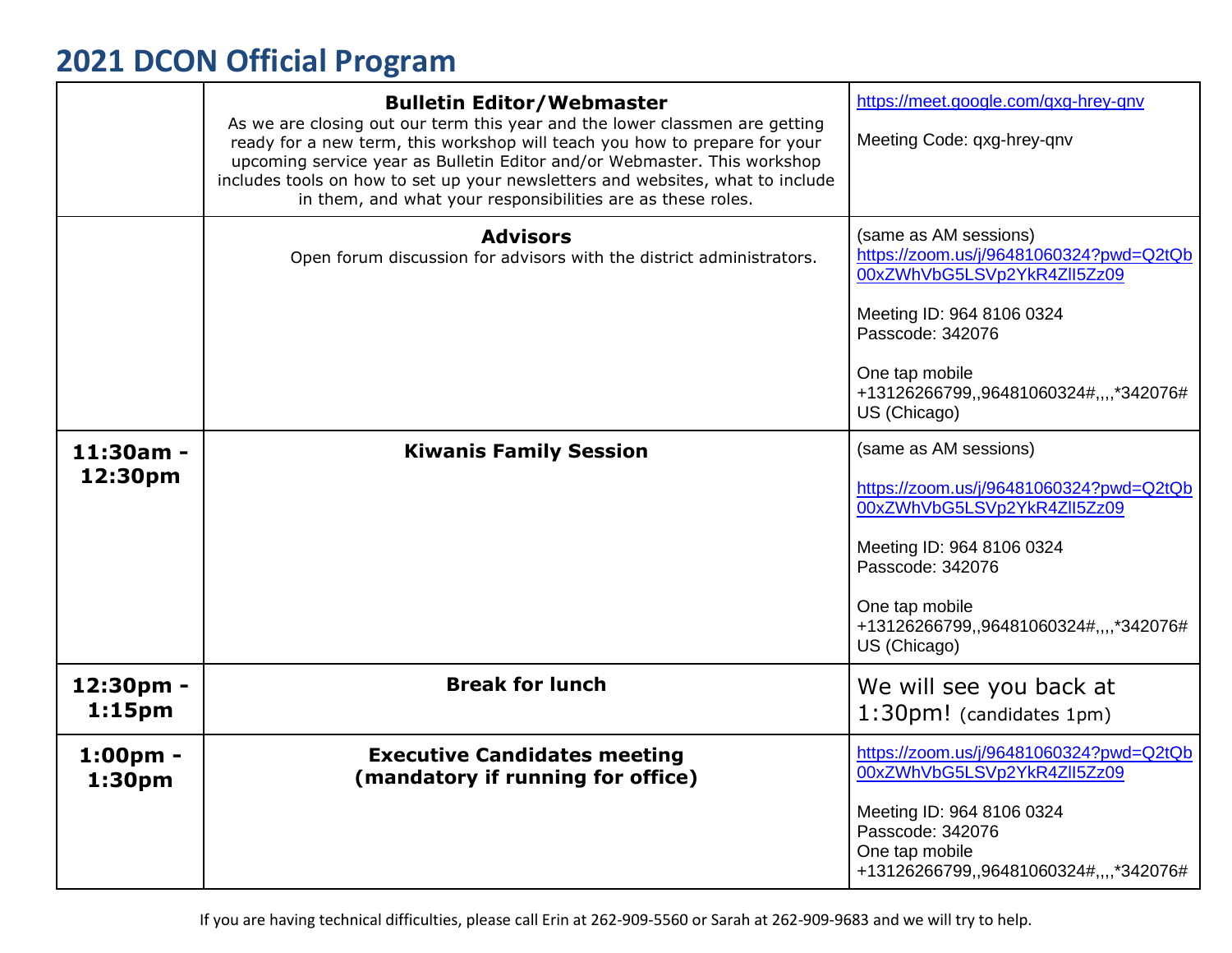| $1:30pm -$<br>2:15 <sub>pm</sub> | <b>Workshop Session II</b>                                                                                                                                                                                                                                                                                                                                                                                                                                                                                                    | Please use the individual links below                              |
|----------------------------------|-------------------------------------------------------------------------------------------------------------------------------------------------------------------------------------------------------------------------------------------------------------------------------------------------------------------------------------------------------------------------------------------------------------------------------------------------------------------------------------------------------------------------------|--------------------------------------------------------------------|
|                                  | We are all one team: The K-Family<br>Learn all the stats of the players on your favorite team: The K-Fam. Learn how<br>to become a team player by hosting and attending inter-clubs. Hear from some<br>of the top players in the game. Play some games of your own. In this<br>workshop, we will cover the basics of all of the members of the Kiwanis Family<br>and learn how to better connect ourselves with clubs around us.                                                                                              | meet.google.com/ucd-gvuv-akq<br>Meeting Code: ucd-gvuv-akg         |
|                                  | <b>Service During COVID-19</b><br>In this workshop we will discuss how COVID has altered service. We will offer<br>ideas on how Key Club Members can host service events while still remaining<br>safe. COVID acts as a challenge and Key Club Members will face similar issues<br>all throughout their lives, therefore, it's important to problem solve. This<br>workshop will aid in improving Members' problem-solving skills along with<br>giving you service ideas that they can implement within your own communities. | https://meet.google.com/xta-tmvn-ukh<br>Meeting Code: xta-tmvn-ukh |
|                                  | <b>Mission to the Moon</b><br>In this workshop we will debate to see who makes it to the moon, and who<br>ends up floating in space. Knowing how to debate respectfully is an important<br>life skill. In this workshop you will learn how to craft an argument, and how to<br>keep your cool while making your point.                                                                                                                                                                                                        | https://meet.google.com/qes-iuqn-iic<br>Meeting Code: ges-iugn-iic |
|                                  | <b>Volunteer Invasive Species Management</b><br>In this workshop we will educate Key Clubbers on how to correctly remove and<br>identify invasive species in the upper midwest. The presentation will include the<br>identification of invasive plants such as Common Buckthorn, Glossy Buckthorn,<br>and Spotted Knapweed. Participants will be shown how to most effectively<br>remove the plant species. These skills make for great service projects that can<br>benefit one's community.                                 | https://meet.google.com/ugf-fcnr-vtz<br>Meeting Code: ugf-fncr-vtz |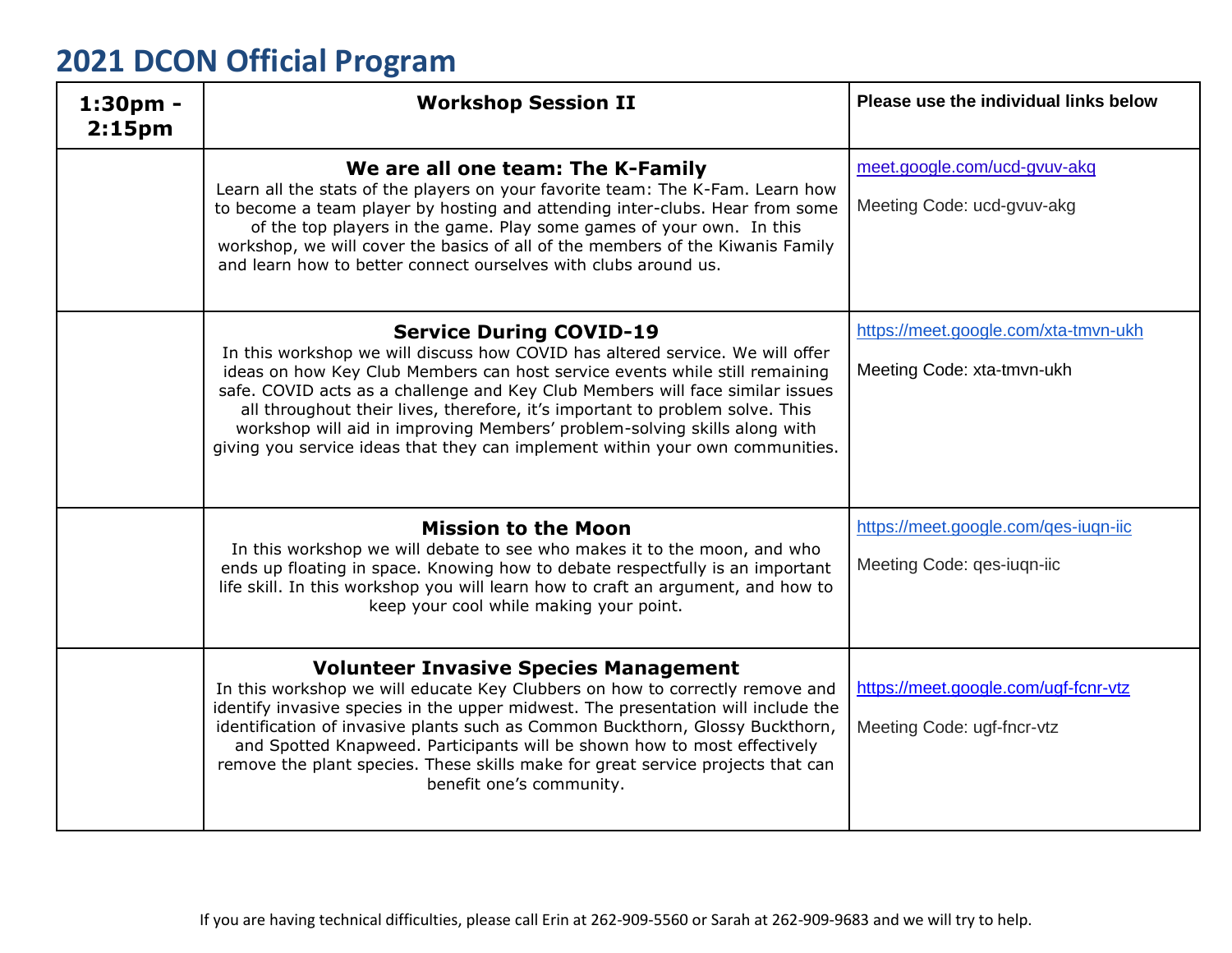| Time                           | <b>Event</b>                                                                                                                                                                                                                                                                                                                                                                                                                                                                                                                                                                                                                                                               | <b>Meeting Info</b>                                                                                                                                                                                                          |
|--------------------------------|----------------------------------------------------------------------------------------------------------------------------------------------------------------------------------------------------------------------------------------------------------------------------------------------------------------------------------------------------------------------------------------------------------------------------------------------------------------------------------------------------------------------------------------------------------------------------------------------------------------------------------------------------------------------------|------------------------------------------------------------------------------------------------------------------------------------------------------------------------------------------------------------------------------|
|                                | <b>Effective Club Advertising</b><br>Does your club struggle to advertise Key Club to students at your school? Are<br>you looking for ways to improve how your club advertises? In this workshop,<br>you will learn how to effectively advertise Key Club at your school. This<br>workshop will focus on recruitment methods such as making posters and<br>announcements that any club can utilize in order to run a successful club. Both<br>traditional and digital forms of advertisement will be covered so that your club<br>can reach out to potential members in a variety of ways. Attending this<br>workshop will surely help you make your club more noticeable! | https://meet.google.com/ywe-dynn-rin<br>Meeting Code: ywe-dynn-rjn                                                                                                                                                           |
|                                | <b>Shark Tank</b><br>Just like the show Shark Tank, you will be split into three groups and be given a<br>prompt about an issue. Your group will come up with a service project idea to<br>help out the issue and you will present it to the Board members by the end of<br>the workshop. Then, the Board members will decide who the winner is.                                                                                                                                                                                                                                                                                                                           | https://meet.google.com/vxo-vecu-qve<br>Meeting Code: vxo-vecu-qve                                                                                                                                                           |
|                                | <b>Cultures</b><br>Key Club strives to bridge our differences, find unity in our shared love for<br>service. The "Cultures" workshop aims to engage members in the various world<br>cultures that make the Olympics such a diverse event. This workshop includes a<br>presentation, trivia, and a craft activity! The craft will include paper and<br>coloring, so have the items you may want to use.                                                                                                                                                                                                                                                                     | meet.google.com/ozw-jjet-tbw<br>Meeting Code: ozw-jjet-tbw                                                                                                                                                                   |
| 2:30pm -<br>3:15 <sub>pm</sub> | <b>Executive Board Caucus</b>                                                                                                                                                                                                                                                                                                                                                                                                                                                                                                                                                                                                                                              | (same as AM sessions)<br>https://zoom.us/j/96481060324?pwd=Q2tQb<br>00xZWhVbG5LSVp2YkR4ZlI5Zz09<br>Meeting ID: 964 8106 0324<br>Passcode: 342076<br>One tap mobile<br>+13126266799,,96481060324#,,,,*342076#<br>US (Chicago) |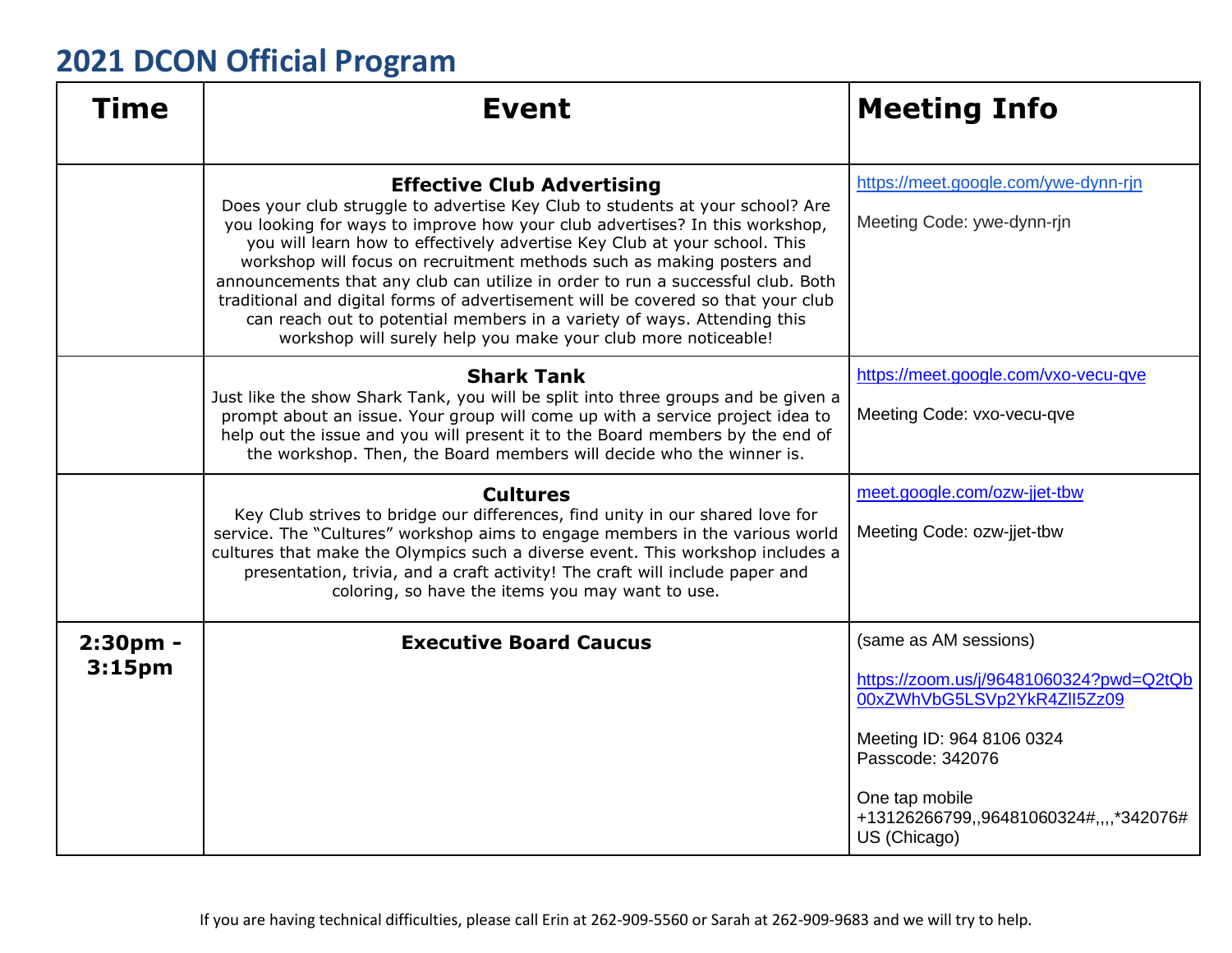| Time               | <b>Event</b>                             | <b>Meeting Info</b>                                                      |
|--------------------|------------------------------------------|--------------------------------------------------------------------------|
| $3:30pm$ -         | <b>Nominating Conference - If Needed</b> | (same as AM sessions)                                                    |
| 3:50 <sub>pm</sub> |                                          | https://zoom.us/j/96481060324?pwd=Q2tQb<br>00xZWhVbG5LSVp2YkR4Zll5Zz09   |
|                    |                                          | Meeting ID: 964 8106 0324<br>Passcode: 342076                            |
|                    |                                          | One tap mobile<br>+13126266799,,96481060324#,,,,*342076#<br>US (Chicago) |
| 4:00pm -           | <b>Awards Ceremony</b>                   | (same as AM sessions)                                                    |
| 6:00pm             |                                          | https://zoom.us/j/96481060324?pwd=Q2tQb<br>00xZWhVbG5LSVp2YkR4Zll5Zz09   |
|                    |                                          | Meeting ID: 964 8106 0324<br>Passcode: 342076                            |
|                    |                                          | One tap mobile<br>+13126266799,,96481060324#,,,,*342076#<br>US (Chicago) |
| 6:00pm             | <b>Break for evening</b>                 | We will see delegates at<br>9:00am CST tomorrow.                         |
|                    |                                          | Non-delegates, please arrive at<br>$10:30$ am.                           |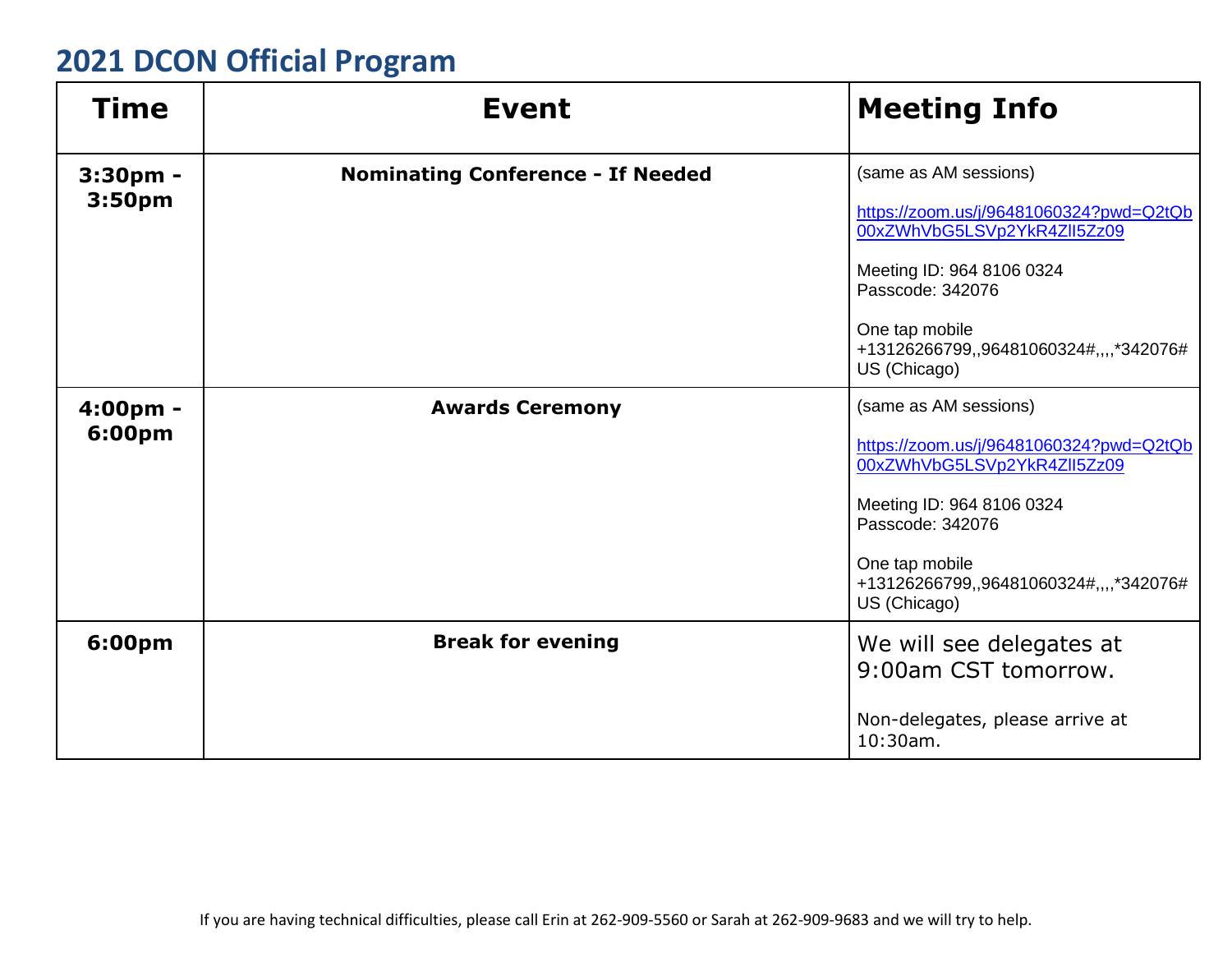# **2021 DCON Official Program SUNDAY, FEB 7, 2021 – ALL TIMES IN CST**

| <b>Time</b>                     | <b>Event</b>                                                                                                                                                                                                                                                                                                                     | <b>Meeting Info</b>                                                      |
|---------------------------------|----------------------------------------------------------------------------------------------------------------------------------------------------------------------------------------------------------------------------------------------------------------------------------------------------------------------------------|--------------------------------------------------------------------------|
| $9:00am -$<br>10:15am           | <b>House of Delegates</b>                                                                                                                                                                                                                                                                                                        | https://zoom.us/j/92634870609?pwd=M1Vx<br>RIRhUTY0RUs1RWIhNIdDU09kdz09   |
|                                 |                                                                                                                                                                                                                                                                                                                                  | Meeting ID: 926 3487 0609<br>Passcode: 378461                            |
|                                 |                                                                                                                                                                                                                                                                                                                                  | One tap mobile<br>+13126266799,,92634870609#,,,,*378461#<br>US (Chicago) |
| $10:30am -$                     | <b>Lt Governor Caucus</b>                                                                                                                                                                                                                                                                                                        | (same as AM sessions)                                                    |
| 12:00pm                         |                                                                                                                                                                                                                                                                                                                                  | https://zoom.us/j/92634870609?pwd=M1Vx<br>RIRhUTY0RUs1RWIhNIdDU09kdz09   |
|                                 |                                                                                                                                                                                                                                                                                                                                  | Meeting ID: 926 3487 0609<br>Passcode: 378461                            |
|                                 |                                                                                                                                                                                                                                                                                                                                  | One tap mobile<br>+13126266799,,92634870609#,,,,*378461#<br>US (Chicago) |
| 12:00pm -<br>1:00 <sub>pm</sub> | <b>Break for lunch</b>                                                                                                                                                                                                                                                                                                           | We will see you back at 1:00pm!                                          |
| $1:00pm -$<br>1:45pm            | <b>Workshop Session III</b>                                                                                                                                                                                                                                                                                                      | Please use the individual links below.                                   |
|                                 | <b>Careers/Using Key Club Skills</b>                                                                                                                                                                                                                                                                                             | https://meet.google.com/rjb-uooi-afo                                     |
|                                 | This workshop will give Key Clubbers some insights on how they can utilize Key<br>Club experiences in high school as an activity throughout their college<br>application process, college, and their careers. We will present topics such as<br>writing about the club, letters of recommendation, Circle-K, and service skills. | Meeting Code: rib-uooi-afo                                               |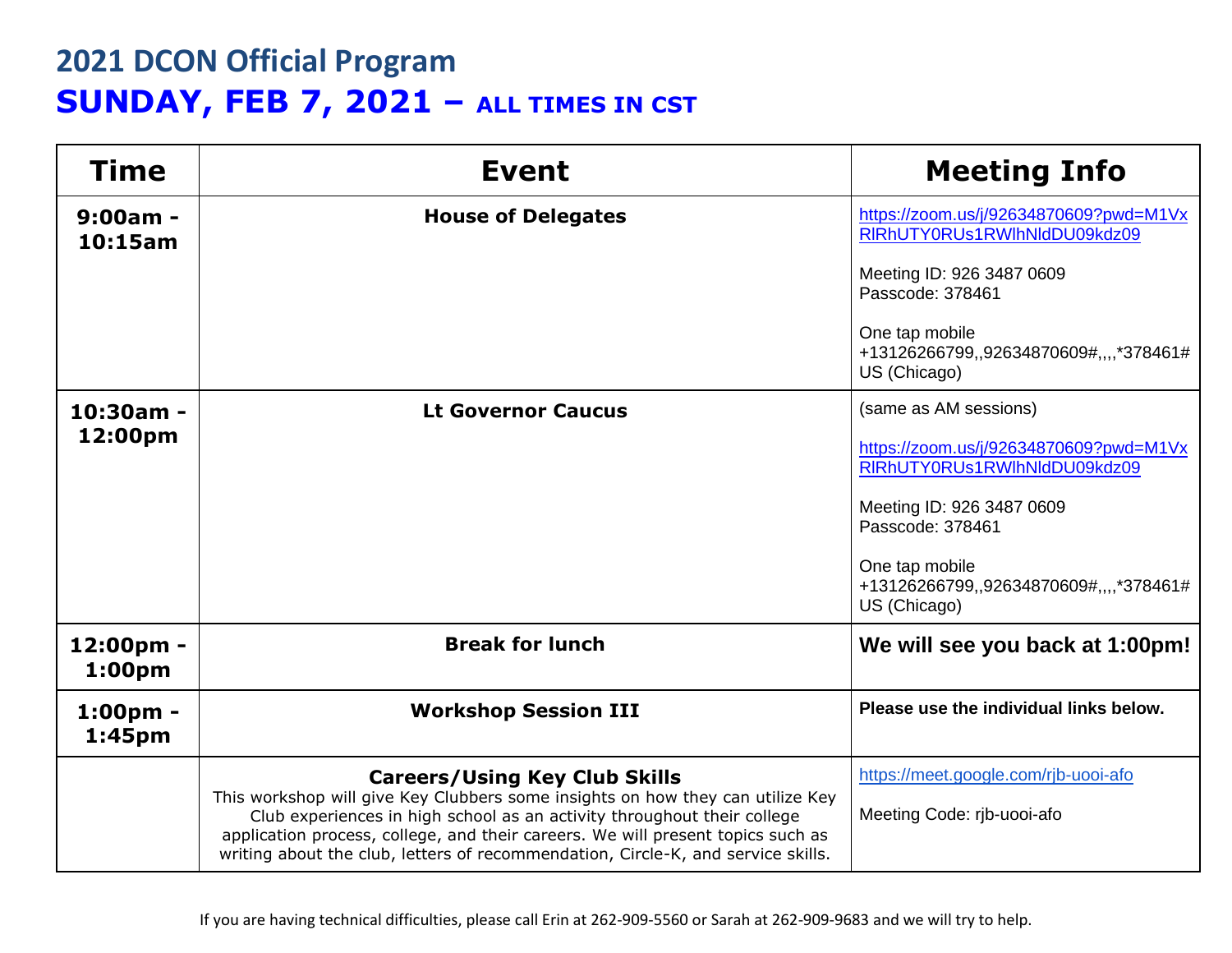|                    | <b>Team Building/Escape Room</b><br>Attend this workshop to grow closer to your peers both inside and outside of<br>your home club. Team building activities will include icebreakers, silent<br>communication, and more. In this crazy time, team chemistry is extremely<br>important and the team building workshop is a great place to foster that.                                                                                                                                                                                                                                        | https://zoom.us/j/6529057387?pwd=MEIz<br>UEsrbVYvbXpnaDdEU3I4ZmNFQT09<br>Meeting ID: 652 905 7387 Passcode:<br>407820 |
|--------------------|-----------------------------------------------------------------------------------------------------------------------------------------------------------------------------------------------------------------------------------------------------------------------------------------------------------------------------------------------------------------------------------------------------------------------------------------------------------------------------------------------------------------------------------------------------------------------------------------------|-----------------------------------------------------------------------------------------------------------------------|
|                    | <b>Running for District/Club Office</b><br>Have you ever wanted to run for a position in your home club or even the<br>district board? Well, then this workshop is for you. In this workshop you will<br>learn all about how to run for office whether it be in your home club or at the<br>district level. We will also be covering public speaking that can help you run.                                                                                                                                                                                                                   | https://meet.google.com/xeo-mrzi-ncw<br>Meeting Code: xeo-mrzi-ncw                                                    |
|                    | <b>Time Management and Organization</b><br>Do you often feel like you have so much stuff piling up, but not enough time on<br>your hands? At times, it might feel like procrastination keeps you from truly<br>accomplishing what's most important to you. This workshop will help you reflect<br>on how you prioritize, learn task-management and motivation strategies to<br>understand the importance of self-care and allowing yourself breaks.                                                                                                                                           | https://meet.google.com/wxr-yvby-tir<br>Meeting Code: wxr-yvby-tir                                                    |
|                    | <b>Stress Management</b><br>Participants will learn how to effectively manage stress. The workshop will cover<br>healthy coping mechanisms and how to balance extracurriculars with other<br>responsibilities. It will also discuss how to prevent stress in the first place.                                                                                                                                                                                                                                                                                                                 | meet.google.com/sbm-nkbd-egf<br>Meeting code: sbm-nkbd-egf                                                            |
|                    | <b>Holding Engaging Meetings</b><br>Are you having trouble figuring out how Key Club meetings should run? Keeping<br>members engaged? Knowing how to host virtual meetings? This workshop will<br>teach you everything you need to know to have successful and engaging<br>meetings. During these difficult times it can be hard to run meetings; whether<br>they are virtual or in person, meetings are a vital part of keeping clubs strong.<br>We will explain how to run a meeting, service at meetings, member<br>participation, and how to hold and make the most of an online meeting. | https://meet.google.com/osh-bxmf-umg<br>Meeting Code: osh-bxmf-umq                                                    |
| <b>Time</b>        | <b>Event</b>                                                                                                                                                                                                                                                                                                                                                                                                                                                                                                                                                                                  | <b>Meeting Info</b>                                                                                                   |
| 2:00pm -<br>3:30pm | <b>Closing Session</b>                                                                                                                                                                                                                                                                                                                                                                                                                                                                                                                                                                        | (same as AM sessions)                                                                                                 |